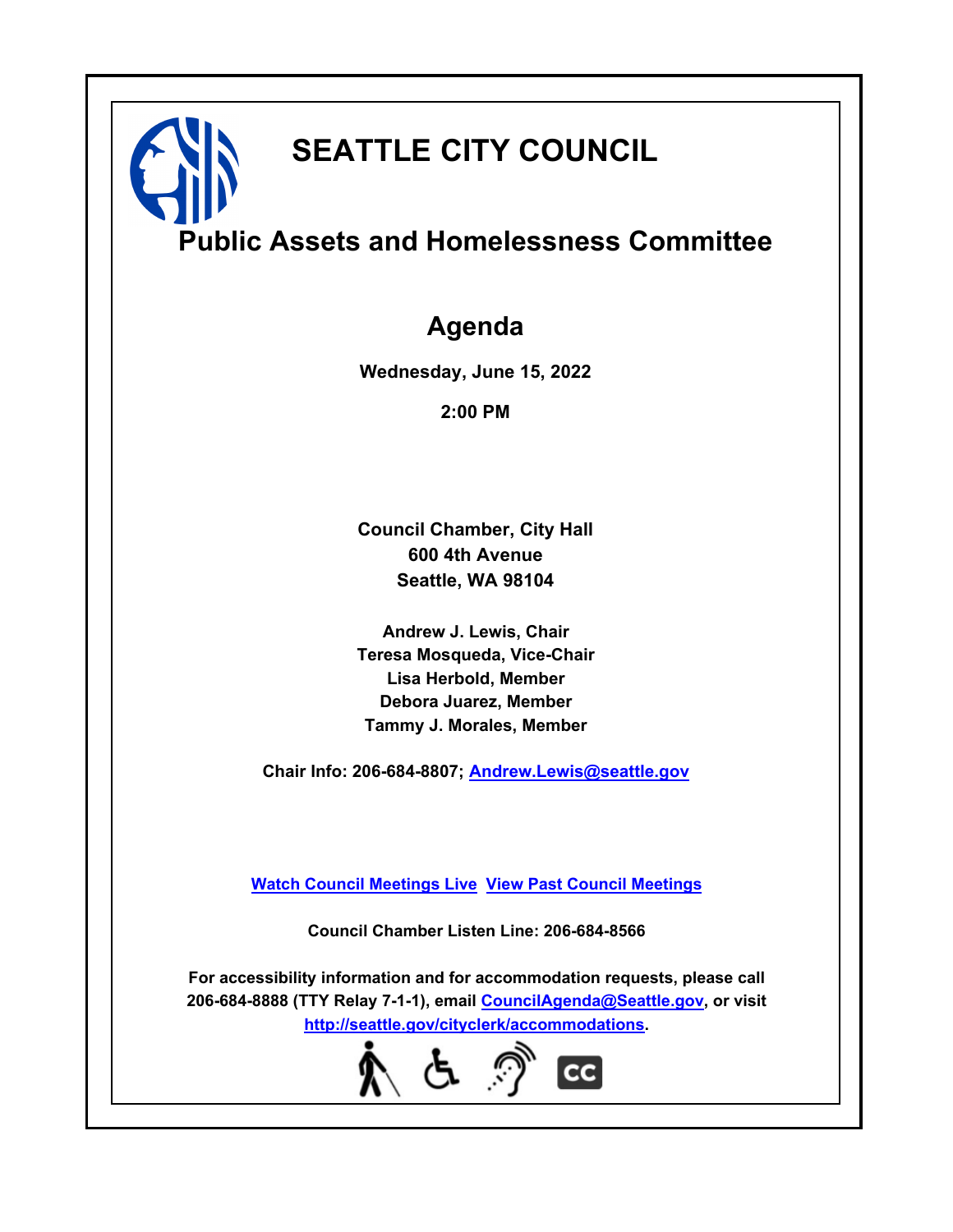## **SEATTLE CITY COUNCIL Public Assets and Homelessness Committee Agenda June 15, 2022 - 2:00 PM**

### **Meeting Location:**

Council Chamber, City Hall, 600 4th Avenue, Seattle, WA 98104

#### **Committee Website:**

https://www.seattle.gov/council/committees/public-assets-and-homelessness

This meeting also constitutes a meeting of the City Council, provided that the meeting shall be conducted as a committee meeting under the Council Rules and Procedures, and Council action shall be limited to committee business.

> Members of the public may register for remote or in-person Public Comment to address the Council. Details on how to provide Public Comment are listed below:

Remote Public Comment - Register online to speak during the Public Comment period at the meeting at http://www.seattle.gov/council/committees/public-comment. Online registration to speak will begin two hours before the meeting start time, and registration will end at the conclusion of the Public Comment period during the meeting. Speakers must be registered in order to be recognized by the Chair.

In-Person Public Comment - Register to speak on the Public Comment sign-up sheet located inside Council Chambers at least 15 minutes prior to the meeting start time. Registration will end at the conclusion of the Public Comment period during the meeting. Speakers must be registered in order to be recognized by the Chair.

Submit written comments to Councilmember Lewis at Andrew.Lewis@seattle.gov

*Please Note: Times listed are estimated*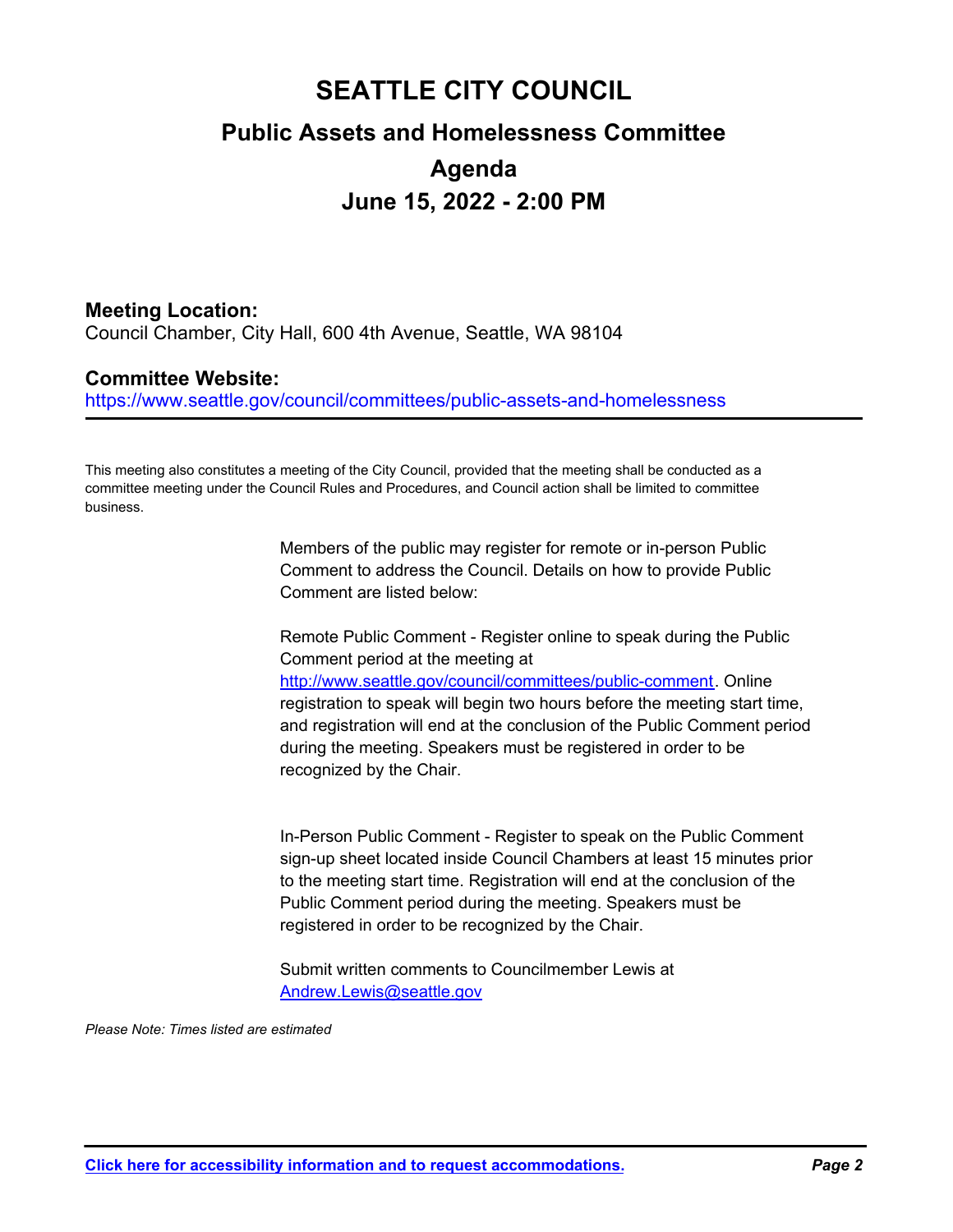- **A. Call To Order**
- **B. Approval of the Agenda**
- **C. Public Comment**

#### **D. Items of Business**

- **AN ORDINANCE relating to Seattle Parks and Recreation; authorizing the Superintendent of Parks and Recreation to execute, for and on behalf of the City, a Concession Agreement with Compass Group USA, Inc., doing business as Canteen, to provide food and beverage vending machine service in City park facilities identified in the agreement and additional City park facilities and locations approved by the Superintendent. 1.** [CB 120341](http://seattle.legistar.com/gateway.aspx?m=l&id=/matter.aspx?key=12896)
	- *Attachments:* [Att A Compass Group USA Food and Beverage Concession](http://seattle.legistar.com/gateway.aspx?M=F&ID=488922fe-634d-447d-a4d1-de12839d728c.docx)  **Agreement**

#### *Supporting*

*Documents:* [Summary and Fiscal Note](http://seattle.legistar.com/gateway.aspx?M=F&ID=6834eced-bb85-4320-9b45-e30984c99d73.docx) [Summary Att A - Vending Locations](http://seattle.legistar.com/gateway.aspx?M=F&ID=031ccd2d-a3c6-4d5a-9296-039b91194a1f.docx) **[Presentation](http://seattle.legistar.com/gateway.aspx?M=F&ID=ef2499ae-a29d-47b4-ab95-4e56ea0daf7c.pdf)** 

**Briefing, Discussion, and Possible Vote**

**Presenters:** Acting Superintendent Christopher Williams, and Terri Burns, Seattle Parks and Recreation; Jo Lucero, Compass Group USA;Traci Ratzliff, Council Central Staff